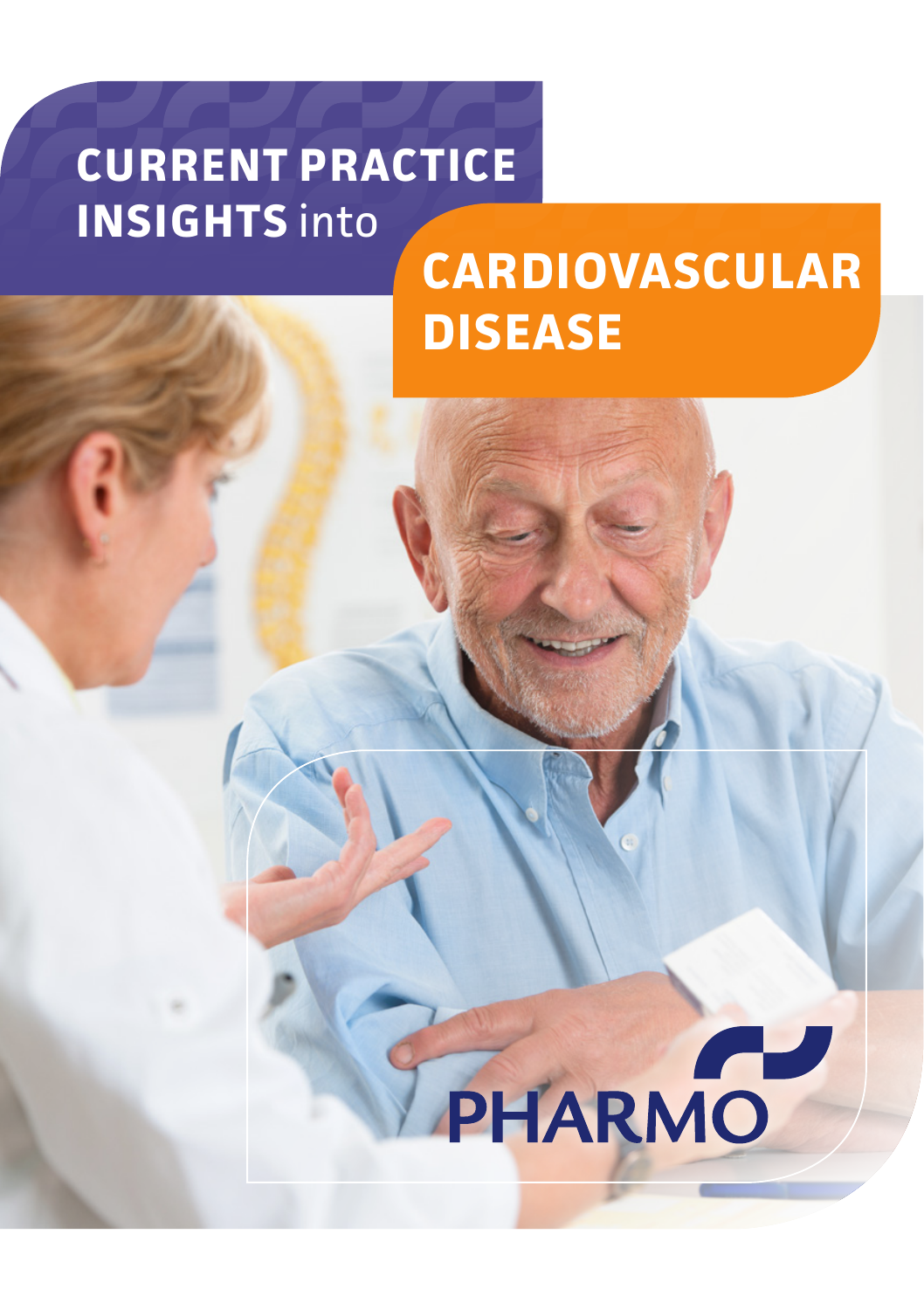An experienced sparring partner for all your EU healthcare questions

Patient-centric data derived from real-life healthcare settings is a key element in generating evidence for decision-making by healthcare stakeholders. Our clients use this evidence to demonstrate safety, effectiveness and quality of care. PHARMO is specialised in generating this evidence, by means of observational and real-life research with data from current treatment practice. We provide expert data analysis to support regulatory, market access and treatment decisions throughout a product life-cycle.

PHARMO has delivered its tailor-made services for more than 600 late-phase studies across a wide range of therapeutic areas.

For healthcare research using medical data from patients with cardiovascular disease, PHARMO has access to an excellent observational framework by linking data from different healthcare settings in the Netherlands, including data from general practitioners, in- and out-patient pharmacies, clinical laboratories and hospitals.

**PHARMO Database Network** Rapid access to primary and secondary healthcare data





We are continuing to expand our capabilities in Europe by collaborating with European healthcare database partners.

## Examples of information available

#### **Cardiovascular Disease Cohort**

From 2002 onwards

Regularly updated and expanded to include new patients

Diagnoses and symptoms (International Classification of Primary Care (ICPC) codes)

*• Cardiovascular disease (e.g. myocardial infarction, angina pectoris, stroke, limb ischemia)* 

### Test results

- *• Body Mass Index (BMI)*
- 
- *• Systolic and diastolic blood pressure • Low and high density lipoprotein cholesterol (LDL-C, HDL-C)*
- *• Triglyceride, total cholesterol*

#### Health indicators

- 
- *• Smoking • Physical fitness*

Healthcare resource information